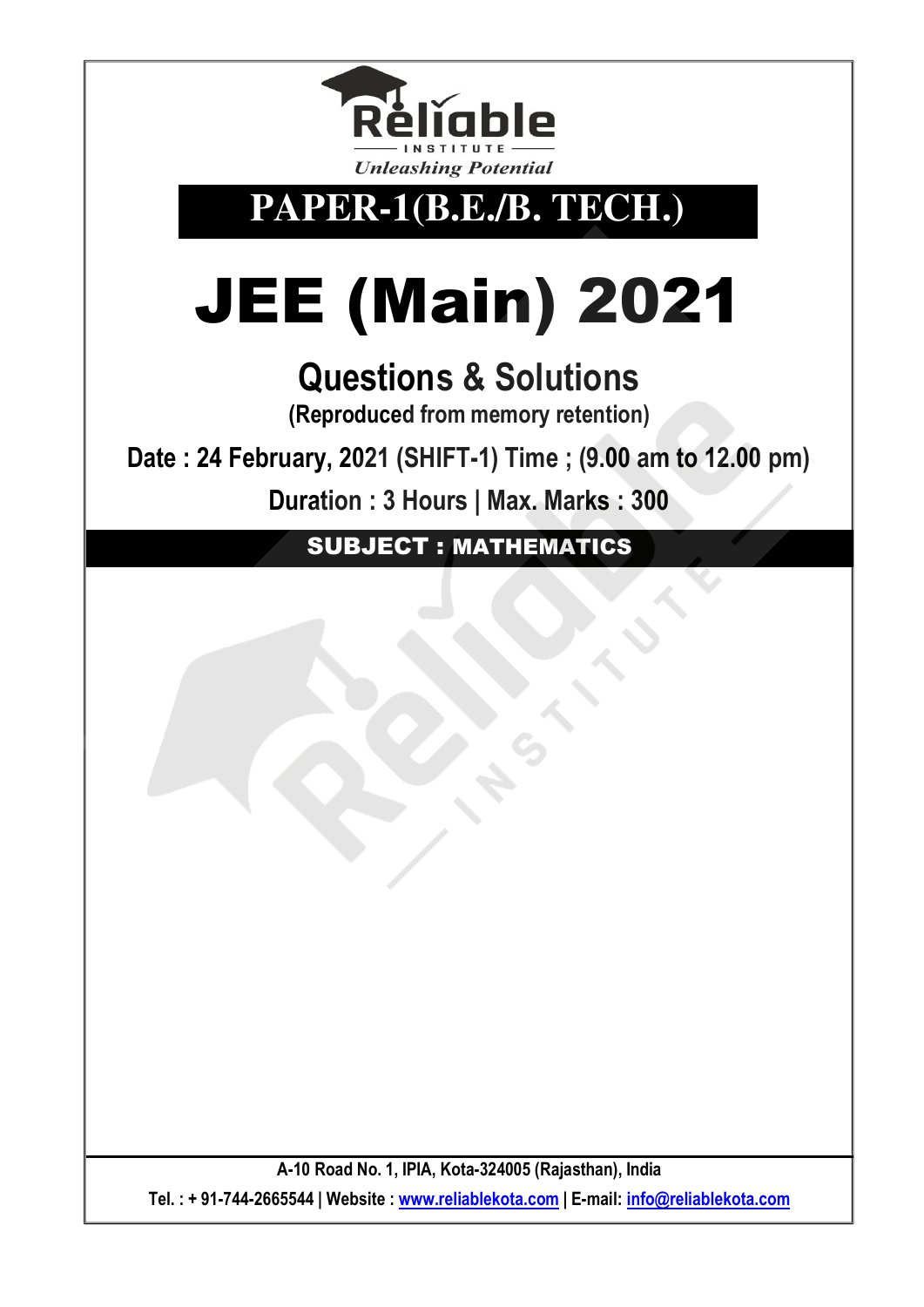

## **MATHEMATICS**

The locus of mid-point of the line segment joining focus of parabola  $y^2 = 4ax$  to a point moving 1. on it, is a parabola equation of whose directrix is

(1) y = 0  
\n2) x = 0  
\n3) x = a  
\n3) x = a  
\n3) x = a  
\n3) x = a  
\n4) y = a  
\n3) x = a  
\n(A) y = a  
\n4) y = a  
\n4) y = a  
\n5a.  
\n(b) y = a  
\n(c) y = a  
\n(d) y = a  
\n3) x = a  
\n3) x = a  
\n4) y = a  
\n(a) y = a  
\n(b) y = a  
\n(c) y = a  
\n(d) y = a  
\n(e) y = a  
\n(e) y = a  
\n(f) y = a  
\n2) y<sup>2</sup> = 2a (x - 
$$
\frac{a}{2}
$$
)  
\n2) Is directrix is x -  $\frac{a}{2}$  = - $\frac{a}{2}$   $\Rightarrow$  x = 0

There are 6 Indians 8 foreigners  $2.$ Find number of committee form with atteast 2 Indians such that number of foreigners is twice the number of Indians.

 $(1)$  1625  $(3)$  1400  $(2) 1050$  $(4) 575$ 

Ans.  $(1)$ 

- $(2I, 4F) + (3I, 6F) + (4I, 8F)$ Sol.  $= {}^{6}C_{2} {}^{8}C_{4} + {}^{6}C_{3} {}^{8}C_{6} + {}^{6}C_{4} {}^{8}C_{8}$  $= 15 \times 70 + 20 \times 28 + 15 \times 1$  $= 1050 + 560 + 15 = 1625$
- There are two positive number p and q such that  $p + q = 2$  and  $p^4 + q^4 = 272$ . Find the quadratic  $3.$ equation whose roots are p and q.

(1)  $x^2 - 2x + 2 = 0$  (2)  $x^2 - 2x + 135 = 0$  (3)  $x^2 - 2x + 16 = 0$  (4)  $x^2 - 2x + 130 = 0$  $(3)$ 

Ans.

|                  | : 'Reliable Institute', A-10 Road No.1, IPIA, Kota-324005 (Rajasthan), INDIA |  |
|------------------|------------------------------------------------------------------------------|--|
| <b>Relignie</b>  | visit us at: www.reliablekota.com. Email: info@reliablekota.com              |  |
| <b>INSTITUTE</b> | Call us: +91-744-2665544                                                     |  |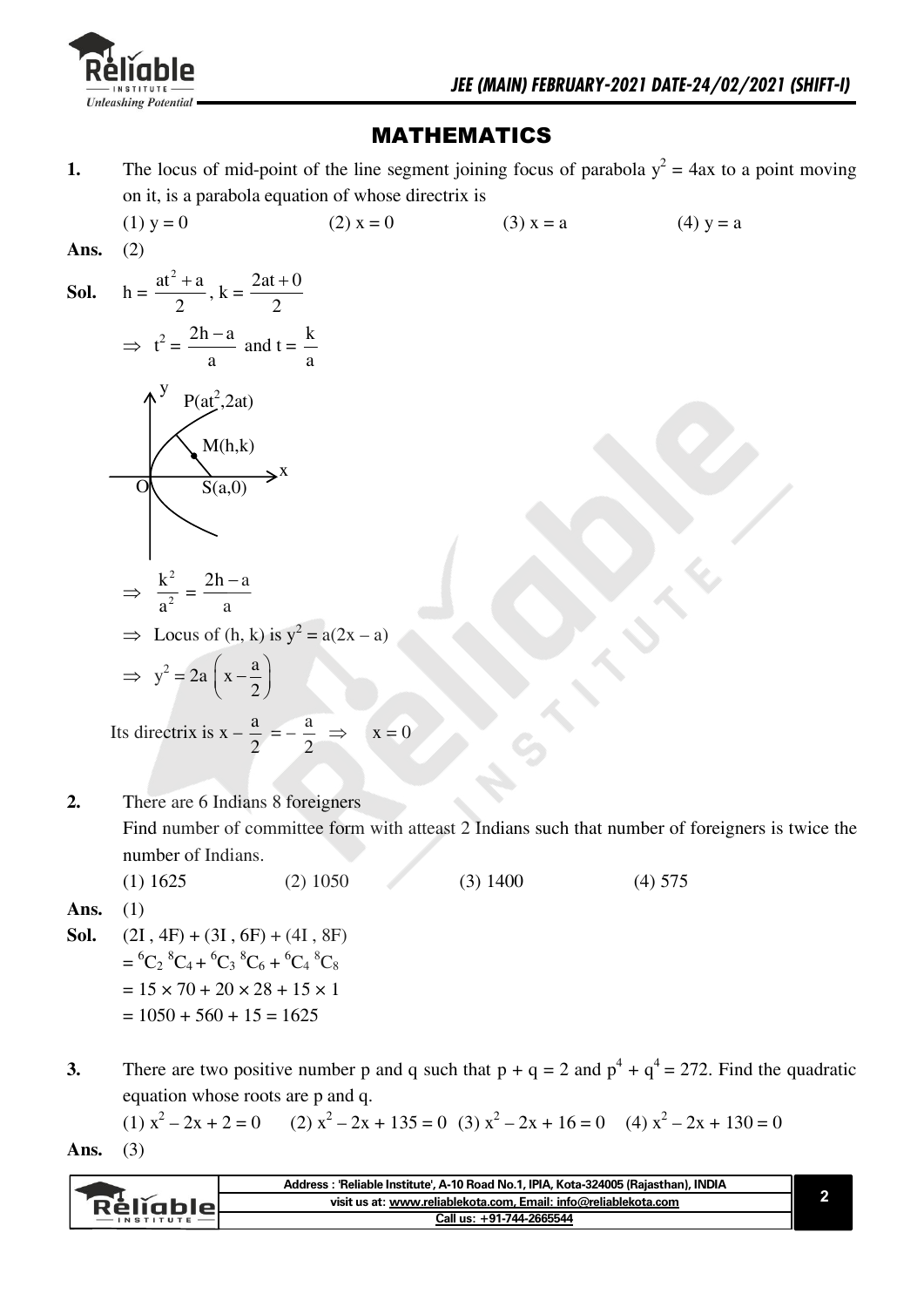

**Sol.**  $(p^2 + q^2)^2 - 2p^2q^2 = 272$ 

$$
((p + q)2 - 2pq)2 - 2p2q2 = 272
$$
  
16 - 16pq + 2p<sup>2</sup>q<sup>2</sup> = 272  
(pq)<sup>2</sup> - 8pq - 128 = 0  
pq =  $\frac{8 \pm 24}{2}$  = 16, -8  
pq = 16

**4.** A fair die is thrown n times. The probability of getting an odd number twice is equal to that getting an even number thrice. The probability of getting an odd number, odd number of times is

(1) 
$$
\frac{1}{3}
$$
 (2)  $\frac{1}{6}$  (3)  $\frac{1}{2}$  (4)  $\frac{1}{8}$ 

**Ans.** (3)

**Sol.**  $P(odd\ no.\ twice) = P(even\ no.\ thrice)$ 

$$
\Rightarrow {}^{n}C_{2}\left(\frac{1}{2}\right)^{n} = {}^{n}C_{3}\left(\frac{1}{2}\right)^{n} \Rightarrow n = 5
$$

success is getting an odd number then P(odd successes) =  $P(1) + P(3) + P(5)$ 

$$
= {}^{5}C_{1} \left(\frac{1}{2}\right)^{5} + {}^{5}C_{3} \left(\frac{1}{2}\right)^{5} + {}^{5}C_{5} \left(\frac{1}{2}\right)^{5}
$$

$$
= \frac{16}{2^{5}} = \frac{1}{2}
$$

**5.** Population of a town at time t is given by the differential equation  $\frac{dP(t)}{dt} = (0.5)$  $\frac{d(t)}{dt}$  = (0.5) P(t) – 450. Also  $P(0) = 850$  find the time when population of town becomes zero.

(1)  $ln9$  (2)  $3ln4$  (3)  $2ln18$  (4)  $ln18$ 

Ans. 
$$
(3)
$$

**Sol.**  $\frac{dP(t)}{dt} = \frac{P(t) - 900}{2}$  $dt$  2  $\int_{0}^{t} \frac{dP(t)}{P(t) - 900} = \int_{0}^{t} \frac{dt}{2}$  $_0$   $\sim$   $\sim$   $_0$  $dP(t)$   $\int d^t f$  $P(t) - 900 \frac{J}{0}$  2  $\{ln | P(t) - 900 | \}^{t}_{0} = \left\{ \frac{t}{2} \right\}_{0}^{t}$  $t \left[t\right]$ <sup>t</sup>  $^{\circ}$  (2)<sub>0</sub>  $\ln |P(t) - 900|$  $\Big|_0^t = \left\{ \frac{t}{2} \right\}$  $\ln|\mathbf{P(t)} - 900| - \ln|\mathbf{P(0)} - 900| = \frac{t}{2}$  $\ln|\mathbf{P(t)} - 900| - \ln 50 = \frac{t}{2}$ Let at  $t=t_1$ ,  $P(t)=0$  hence  $ln|P(t) - 900| - ln 50 = \frac{t_1}{2}$ 

 $\overline{\mathbf{c}}$ 

 $t_1 = 2ln18$ 

**Address : 'Reliable Institute', A-10 Road No.1, IPIA, Kota-324005 (Rajasthan), INDIA visit us at: www.reliablekota.com, Email: info@reliablekota.com Call us: +91-744-2665544 3**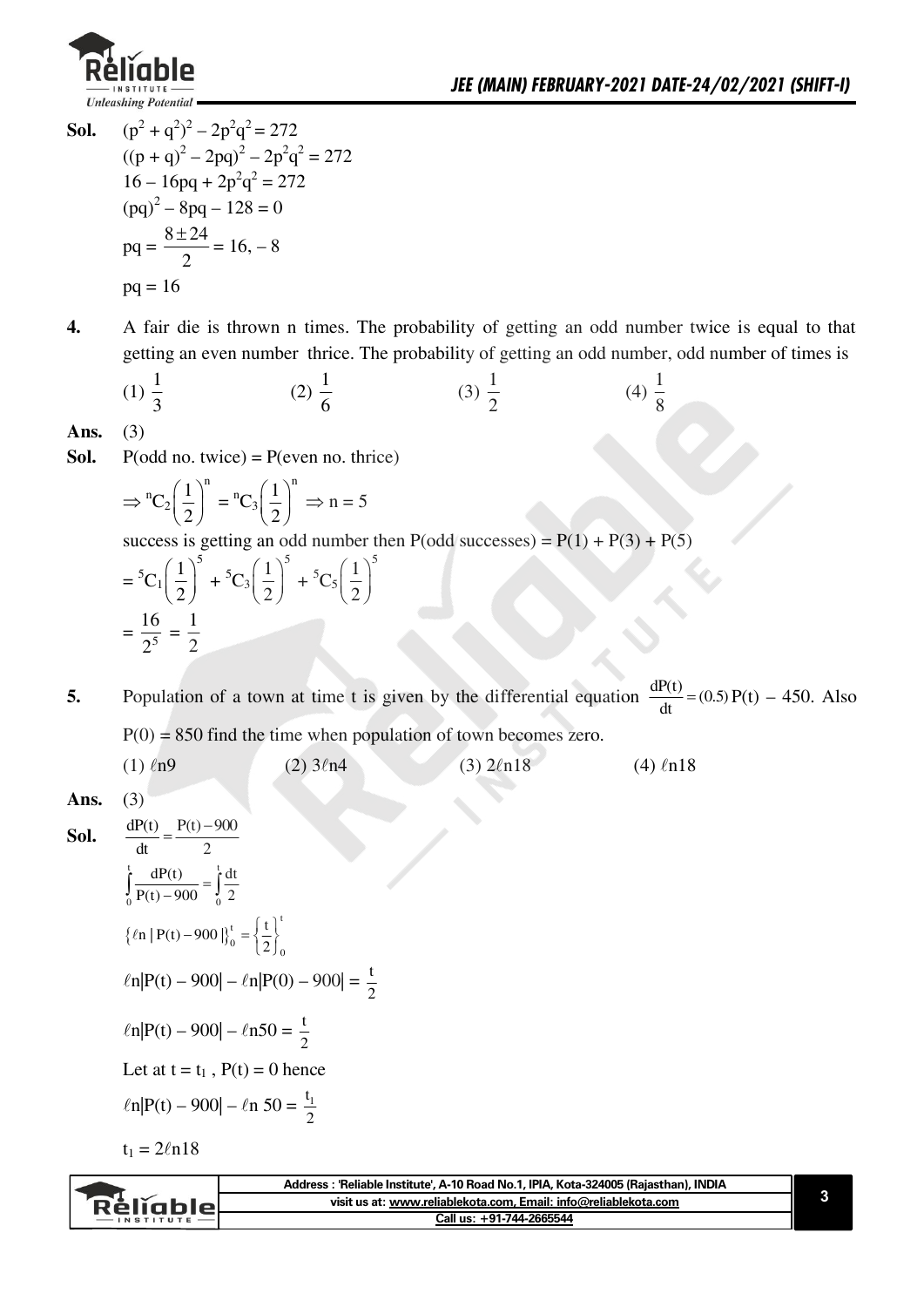

6. Which of following is tautology?  $(1)$  A $\wedge$   $(A \rightarrow B) \rightarrow B$  $(2) B \rightarrow (A \land A \rightarrow B)$  $(3)$  A  $\wedge$   $(A \vee B)$  $(4) (A \vee B) \wedge A$  $(1)$ Ans.  $A \wedge (\neg A \vee B) \rightarrow B$ Sol.  $= [(A \wedge \neg A) \vee (A \wedge B)] \rightarrow B$  $=(A \wedge B) \rightarrow B$  $= \sim A \vee \sim B \vee B$  $= t$ The value of  $(-{}^{15}C_1 + 2. {}^{15}C_2 - 3. {}^{15}C_3 + \dots + {}^{15}C_{15}) + ({}^{14}C_1 + {}^{14}C_3 + \dots + {}^{14}C_{11})$  is 7. (2)  $2^{13} - 14$  (3)  $2^{13} - 13$  $(4)$   $2^{14}$  $(1)$   $2^{16} - 14$  $(2)$ Ans.  $S_1 = -{}^{15}C_1 + 2.{}^{15}C_2 - \dots + {}^{15}C_{15}$ Sol. =  $\sum_{r=1}^{15} (-1)^r \cdot r^{15} C_r = 15 \sum_{r=1}^{15} (-1)^{r-14} C_{r-1}$ = 15  $(-^{14}C_0 + {}^{14}C_1 - ... - {}^{14}C_{14}) = 15(0) = 0$  $S_2 = {}^{14}C_1 + {}^{14}C_3 + ... + {}^{14}C_{11}$  $=(1^4C_1 + {^{14}C_3} + ... + {^{14}C_{11}} + {^{14}C_{13}}) - {^{14}C_{13}}$  $= 2^{13} - 14$  $S_1 + S_2 = 2^{13} - 14$ 

8.

liable

Two towers are 150m distance apart. Height of one tower is thrice the other tower. The angle of elevation of top of tower from midpoint of their feets are complement to each other then the height of smaller tower is

visit us at: www.reliablekota.com, Email: info@reliablekota.com

Call us: +91-744-2665544

(1) 
$$
25\sqrt{3}
$$
 m  
\n**Ans.** (1)  
\n**SoI.**  
\n
$$
h \n\begin{bmatrix}\n\frac{25}{\sqrt{3}} & m & (3) 75\sqrt{3} & m & (4) 25 \text{ m} \\
\frac{4}{\sqrt{3}} & \frac{25}{\sqrt{3}} & m & (3) 75\sqrt{3} & m & (4) 25 \text{ m}\n\end{bmatrix}
$$
\n
$$
3h
$$
\n
$$
\Rightarrow h^2 = \frac{75}{75}
$$
\n
$$
h = 25\sqrt{3} \text{ m}
$$
\n
$$
4d
$$
\n
$$
4d
$$
\n
$$
4d
$$
\n
$$
4d
$$
\n
$$
4d
$$
\n
$$
4d
$$
\n
$$
4d
$$
\n
$$
4d
$$
\n
$$
4d
$$
\n
$$
4d
$$
\n
$$
4d
$$
\n
$$
4d
$$
\n
$$
4d
$$
\n
$$
4d
$$
\n
$$
4d
$$
\n
$$
4d
$$
\n
$$
4d
$$
\n
$$
4d
$$
\n
$$
4d
$$
\n
$$
4d
$$
\n
$$
4d
$$
\n
$$
4d
$$
\n
$$
4d
$$
\n
$$
4d
$$
\n
$$
4d
$$
\n
$$
4d
$$
\n
$$
4d
$$
\n
$$
4d
$$
\n
$$
4d
$$
\n
$$
4d
$$
\n
$$
4d
$$
\n
$$
4d
$$
\n
$$
4d
$$
\n
$$
4d
$$
\n
$$
4d
$$
\n
$$
4d
$$
\n
$$
4d
$$
\n
$$
4d
$$
\n
$$
4d
$$
\n
$$
4d
$$
\n
$$
4d
$$
\n
$$
4d
$$
\n
$$
4d
$$
\n
$$
4d
$$
\n
$$
4d
$$
\n
$$
4d
$$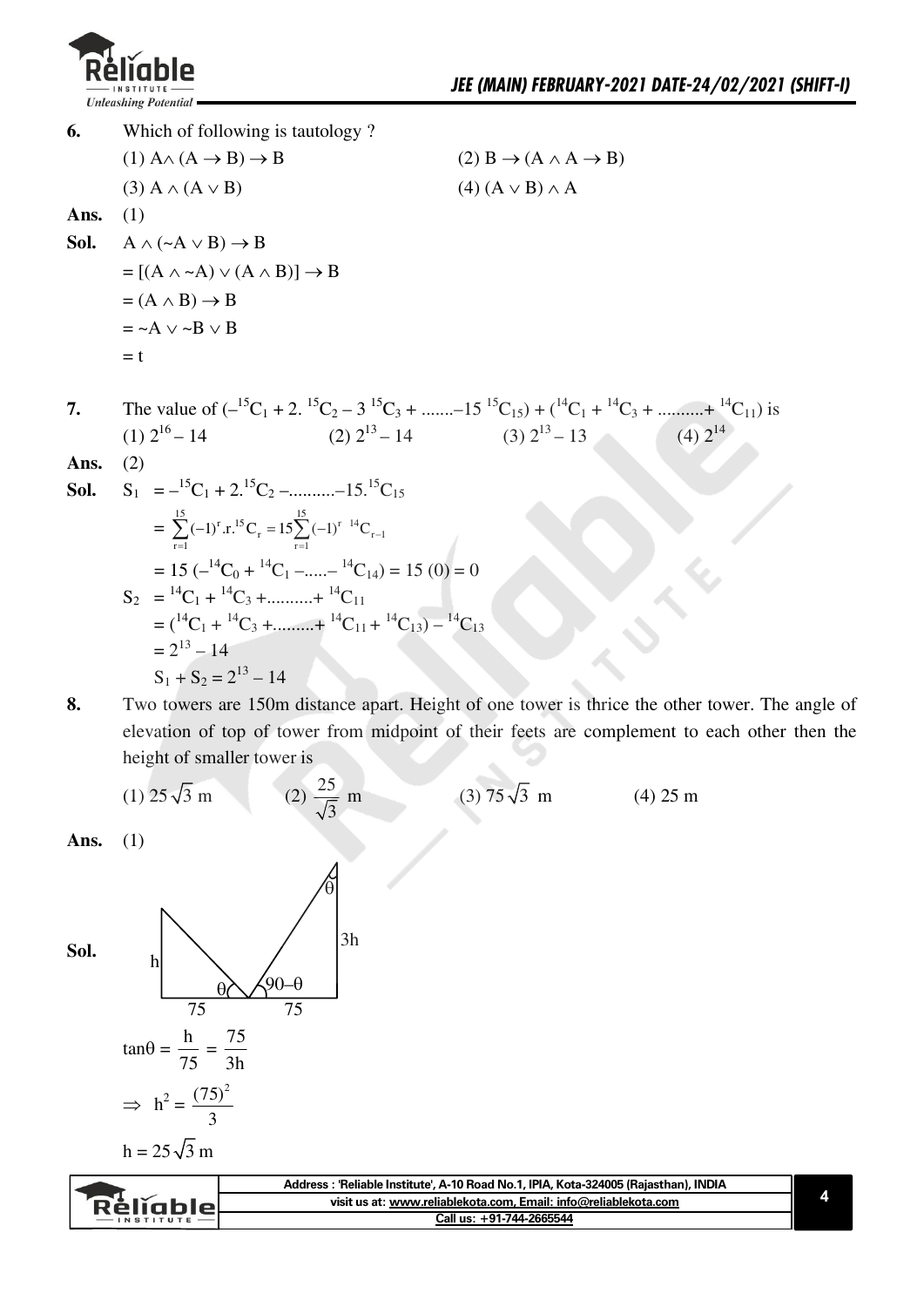

Tangent at point P(t, t<sup>3</sup>) of curve  $y = x^3$  meets the curve again at Q then ordinate of point which  $9<sub>1</sub>$ divides PQ in  $1:2$  internally, is  $(1)0$  $(2) 2t^3$  $(3) -2t^3$  $(4) 8t$ Ans.  $(3)$ equation of tangent at  $P(t,t^3)$ Sol.  $(y - t^3) = 3t^2 (x - t)$  $......(1)$ now solve the above equation with  $y = x^3$  $......(2)$ By (1) & (2)  $x^3 - t^3 = 3t^2$  (x - t)  $x^{2}$  + xt + t<sup>2</sup> = 3t<sup>2</sup>  $x^2 + xt - 2t^2 = 0$  $(x - t) (x + 2t) = 0$  $\Rightarrow$  x = -2t  $\Rightarrow$  Q (-2t, -8t<sup>3</sup>) Ordinate of required point =  $\frac{2t^3 + (-8t^3)}{3}$  =  $-2t^3$ Let  $f(x) = \frac{4x^3 - 3x^2}{6} - 2 \sin x + (2x - 1) \cos x$  then  $f(x)$ 10. (2) increases in  $\left(\frac{1}{2}, \infty\right)$ (1) decreases in  $\left(\frac{1}{2}, \infty\right)$ (4) increases in  $\left(-\infty, \frac{1}{2}\right)$ (3) decreases in  $(-\infty, \infty)$ Ans.  $(2)$  $f'(x) = (2x - 1)(x - \sin x)$ Sol.  $\Rightarrow$  f(x)  $\geq$  0 in x  $\in$   $\left[\frac{1}{2}, \infty\right)$ and  $f'(x) \le 0$  in  $x \in \left(-\infty, \frac{1}{2}\right)$ 

The area bounded by region inside the circle  $x^2 + y^2 = 36$  and outside the parabola  $y^2 = 9x$  is 11.

(1) 
$$
12\pi + 3\sqrt{3}
$$
 (2)  $36\pi + 3\sqrt{3}$  (3)  $24\pi - 3\sqrt{3}$  (4)  $24\pi - 3\sqrt{3}$ 

 $(3)$ Ans.

|                  | Address: 'Reliable Institute', A-10 Road No.1, IPIA, Kota-324005 (Rajasthan), INDIA |  |
|------------------|-------------------------------------------------------------------------------------|--|
| <u>RěliableL</u> | visit us at: www.reliablekota.com, Email: info@reliablekota.com                     |  |
|                  | Call us: +91-744-2665544                                                            |  |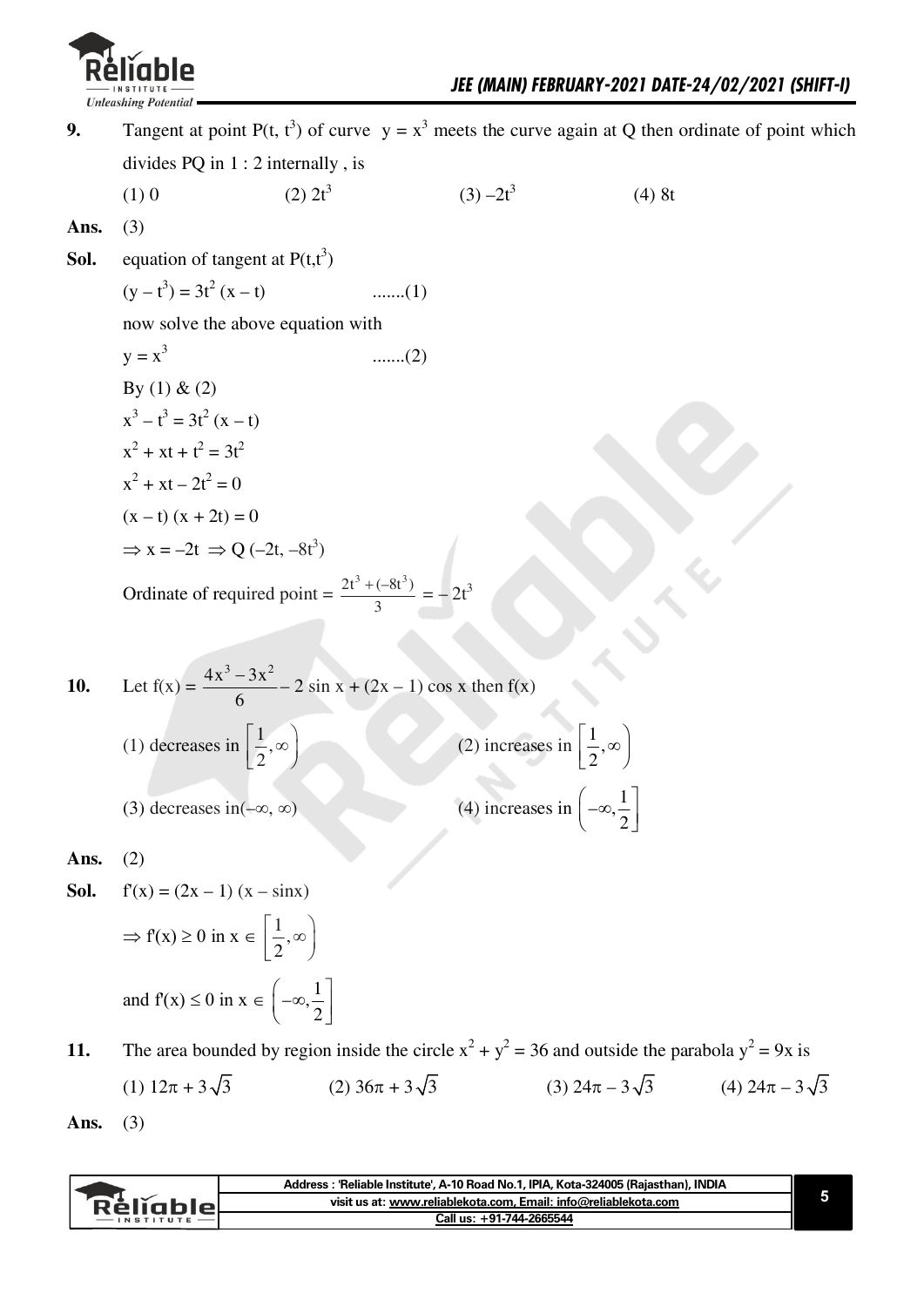

The curves intersect at points  $(3, \pm 3\sqrt{3})$ Sol.



Required area

$$
= \pi r^2 - 2 \left[ \int_0^3 \sqrt{9x} \, dx + \int_3^6 \sqrt{36 - x^2} \, dx \right]
$$
  
= 36\pi - 12\sqrt{3} - 2 \left[ \frac{x}{2} \sqrt{36 - x^2} + 18 \sin^{-1} \left( \frac{x}{6} \right) \right]\_3^6  
= 36p - 12\sqrt{3} - 2 \left( 9\pi - \left( \frac{9\sqrt{3}}{2} + 3\pi \right) \right) = 24\pi - 3\sqrt{3}

12. The equation of plane perpendicular to planes  $3x + y - 2z + 1 = 0$  and  $2x - 5y - z + 3 = 0$  such that it passes through point  $(1, 2, -3)$ 

| $(1)$ 11x + y + 17z + 38 = 0 | $(2)$ 11x - y - 17z + 40 = 0 |
|------------------------------|------------------------------|
| $(3)$ 11x + y - 17z + 36 = 0 | $(4) x + 11y + 17z + 3 = 0$  |

 $(1)$ Ans.

Normal vector of required plane is  $\vec{n} = \begin{vmatrix} \hat{i} & \hat{j} & \hat{k} \\ 3 & 1 & -2 \\ 2 & -5 & -1 \end{vmatrix} = -11\hat{i} - \hat{j} - 17\hat{k}$ Sol.

 $\therefore$  +11 (x-1) + (y-2) + 17 (z+3) = 0  $11x + y + 17z + 38 = 0$ 

If  $f: R \to R$  is a function defined by  $f(x) = [x - 1] \cos \left( \frac{2x - 1}{2} \right) \pi$ , where [x] denotes the greatest 13.

integer function, then f is:

- $(1)$  continuous for every real x.
- (2) discontinuous only at  $x = 1$ .
- (3) discontinuous only at non-zero integral values of x.
- (4) continuous only at  $x = 1$ .

Ans.  $(1)$ 

| visit us at: www.reliablekota.com. Email: info@reliablekota.com |                  | Address : 'Reliable Institute', A-10 Road No.1, IPIA, Kota-324005 (Rajasthan), INDIA |  |
|-----------------------------------------------------------------|------------------|--------------------------------------------------------------------------------------|--|
|                                                                 | <u>Réliablel</u> |                                                                                      |  |
| Call us: +91-744-2665544                                        |                  |                                                                                      |  |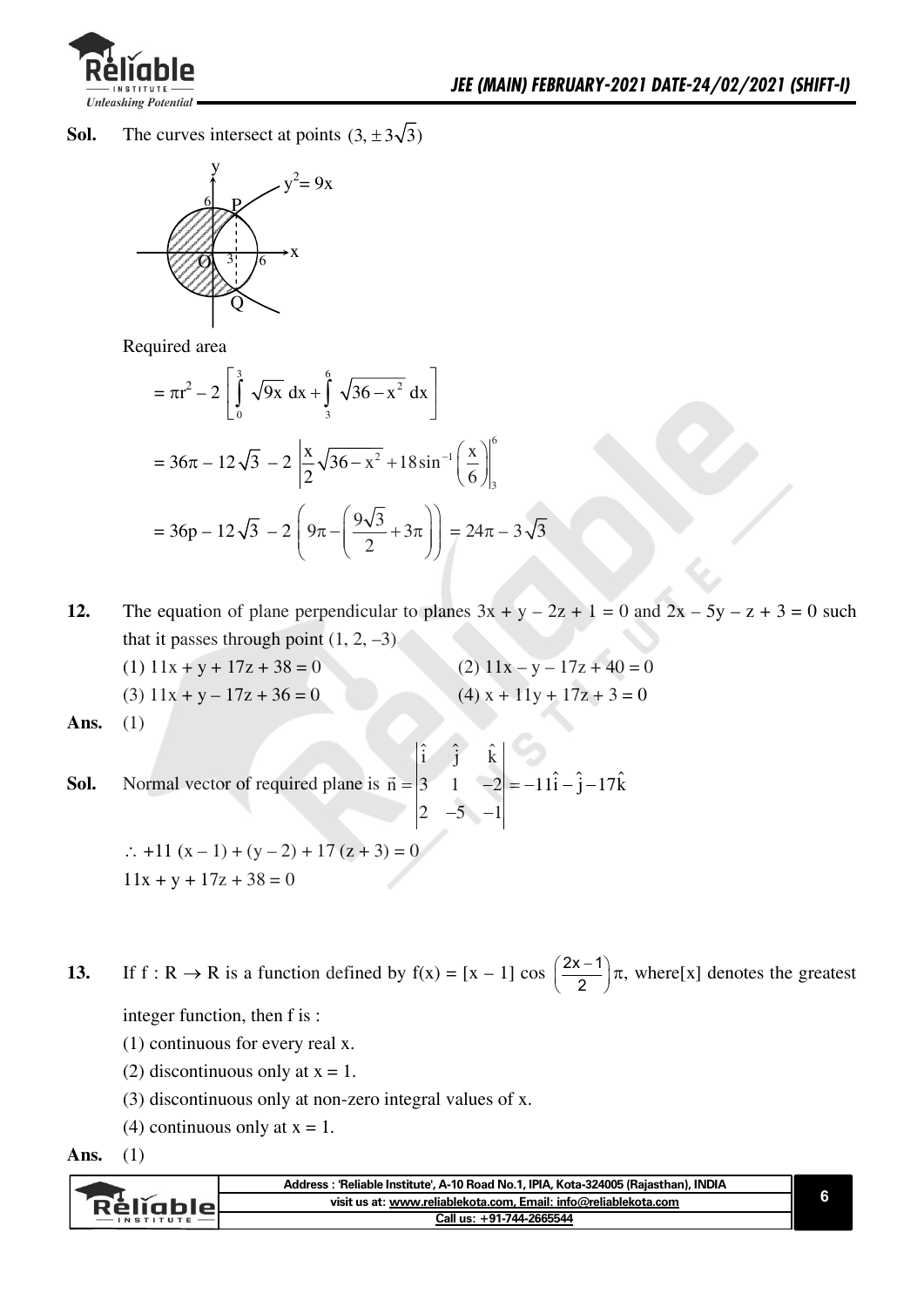

Sol. Doubtful points are  $x = n$ ,  $n \in I$ 

L.H.L = 
$$
\lim_{x \to n^{-}} [x - 1] \cos \left( \frac{2x - 1}{2} \right) \pi = (n - 2) \cos \left( \frac{2n - 1}{2} \right) \pi = 0
$$
  
R.H.L. =  $\lim_{x \to n^{+}} [x - 1] \cos \left( \frac{2x - 1}{2} \right) \pi = (n - 1) \cos \left( \frac{2n - 1}{2} \right) \pi = 0$   
f(n) = 0

Hence continuous

- A point is moving on the line such that the AM of reciprocal of interscepts on axis is  $\frac{1}{4}$ . There 14. are 3 stones whose position are  $(2, 2)$   $(4, 4)$  and  $(1, 1)$ . Find the stone which satisfies the line  $(1)$  $(2, 2)$  $(2)$   $(4, 4)$  $(3)$   $(1, 1)$  $(4)$  All of above
- Ans.  $(1)$

 $(0,b)$  $P(h,k)$ Sol.  $(a,0)$  $\frac{x}{a} + \frac{y}{b} = 1$  $\frac{h}{a} + \frac{k}{b} = 1$  $......(i)$  $\frac{\frac{1}{a} + \frac{1}{b}}{2} = \frac{1}{4}$  $\therefore \frac{1}{a} + \frac{1}{b} = \frac{1}{2}$ ........ $(ii)$  $\therefore$  Line passes through fixed point (2, 2)

(from  $(1)$  and  $(2)$ )

If  $e^{(\cos^2 \theta + \cos^4 \theta + \dots \infty) \ln 2}$  is a root of equation  $t^2 - 9t + 8 = 0$  then then value of  $\frac{2 \sin \theta}{\sin \theta + \sqrt{3} \cos \theta}$  when 15.

$$
0 < \theta < \frac{\pi}{2}, \text{ is}
$$
\n
$$
(1) \frac{1}{2} \qquad (2) 1 \qquad (3) 2 \qquad (4) 4
$$

Ans.  $(1)$ 

| : 'Reliable Institute', A-10 Road No.1, IPIA, Kota-324005 (Rajasthan), INDIA |  |
|------------------------------------------------------------------------------|--|
| visit us at: www.reliablekota.com, Email: info@reliablekota.com<br>Rèligblel |  |
| Call us: +91-744-2665544<br><b>INSTITUTE</b>                                 |  |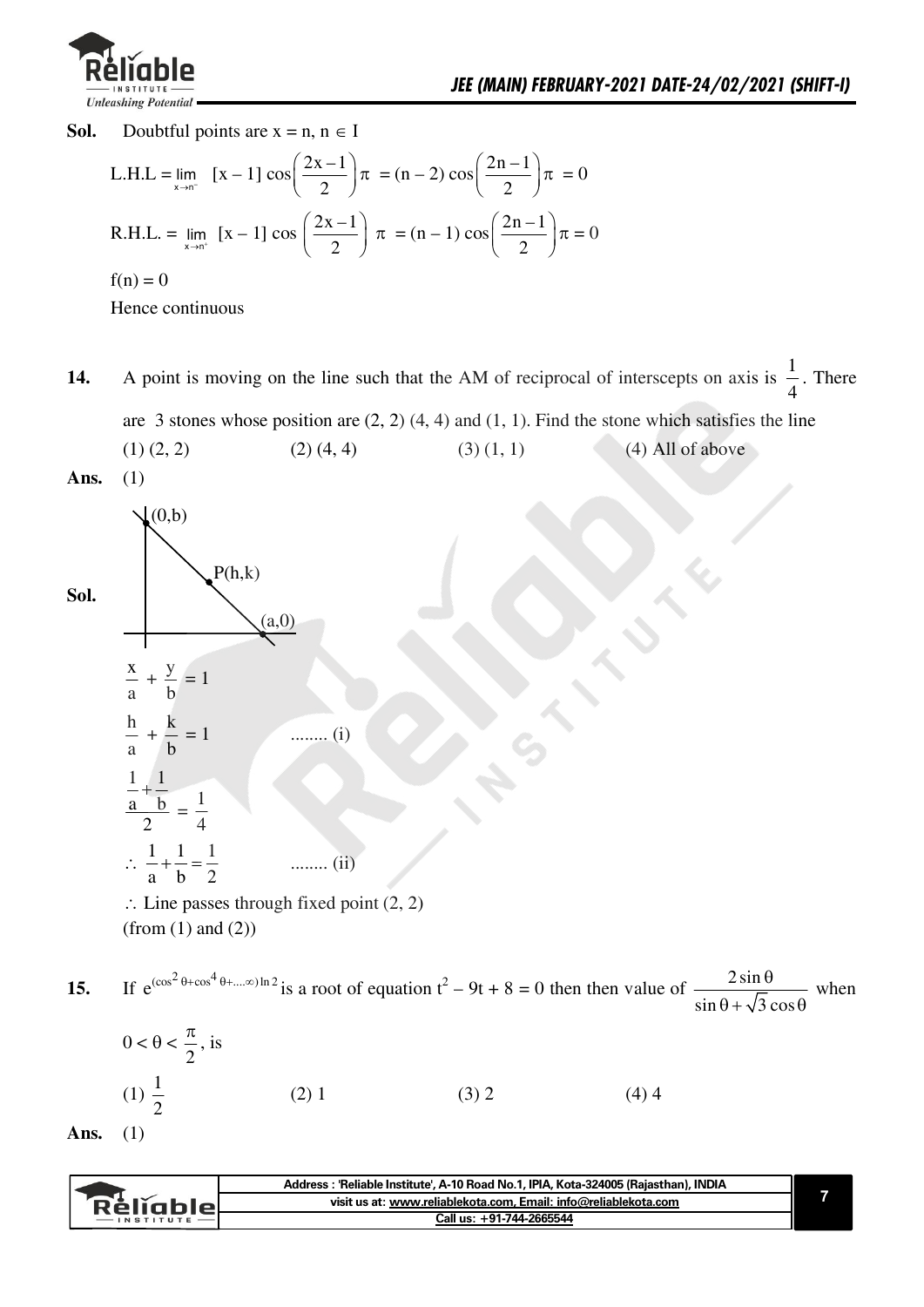

**Sol.**   $e^{(\cos^2 \theta + \cos^4 \theta + \dots \infty) \ln 2} = 2^{\cos^2 \theta + \cos^4 \theta + \dots \infty}$  $=2^{\cot^2\theta}$  $t^2-9t+8=0 \Rightarrow t=1, 8$  $\Rightarrow 2^{\cot^2 \theta} = 1, 8 \Rightarrow \cot^2 \theta = 0, 3$  $0<\theta<$ /  $\frac{\pi}{2}$   $\Rightarrow$  cot  $\theta = \sqrt{3}$  $\Rightarrow \frac{2\sin\theta}{\sqrt{2\pi}} = \frac{2}{\sqrt{2\pi}} = \frac{2}{2} = \frac{1}{2}$  $\sin \theta + \sqrt{3} \sin \theta$   $1 + \sqrt{3} \cot \theta$  4 2  $\frac{\theta}{\theta} = \frac{2}{\sqrt{2}} = \frac{2}{\sqrt{2}} = \frac{2}{\sqrt{2}}$  $\theta$  +  $\sqrt{3}$  sin  $\theta$  1 +  $\sqrt{3}$  cot  $\theta$ **16.** If  $I = \int \frac{\cos \theta - \sin \theta}{\sqrt{8 - \sin 2\theta}}$  $\frac{\sin \theta - \sin \theta}{8 - \sin 2\theta}$  d $\theta = a \sin^{-1} \left( \frac{\sin \theta + \cos \theta}{b} \right)$ .  $\mathbf b$  $+C$ then ordered pair  $(a, b)$  is (1) (1, 3)  $(2)(3, 1)$   $(3)(1, 1)$   $(4)(-1, 3)$ **Ans.** (1) **Sol.** put  $\sin \theta + \cos \theta = t \implies 1 + \sin 2\theta = t^2$  $\Rightarrow$   $(\cos \theta - \sin \theta) d\theta = dt$  $\therefore$  I =  $\int \frac{\mathrm{d}t}{\sqrt{8-(t^2-1)}}$  $8 - (t^2 - 1)$  $\equiv$  $\int \frac{\mathrm{dt}}{\sqrt{9-t^2}}$  $\frac{dt}{9-t^2} = \sin^{-1}\left(\frac{t}{3}\right).$  $\left(\frac{t}{3}\right) + C = \sin^{-1}\left(\frac{\sin\theta + \cos\theta}{3}\right)$  $\overline{\mathbf{3}}$  $+ C$  $\Rightarrow$  a = 1 and b = 3 **17.** Such that  $f: R \to R$ ,  $f(x) = 2x - 1$ ,  $g(x) = 1$ .  $x - \frac{1}{2}$ /  $x - 1$ - - , then  $f(g(x))$  is  $(1)$  one-one, onto  $(2)$  many-one, onto  $(3)$  one-one, into  $(4)$  many-one, into Ans.  $(3)$ **Sol.**   $(1,1)$ 1  $f(g(x)) = 2g(x) - 1$  $=2$  $x-\frac{1}{2}$ /  $x - 1$  $\left(x-\frac{1}{2}\right)$ -  $=\frac{\mathbf{x}}{x}$  $x - 1$  $f(g(x)) = 1 + \frac{1}{x}$  $x - 1$ one-one, into

|                  | · 'Reliable Institute', A-10 Road No.1, IPIA, Kota-324005 (Rajasthan), INDIA |  |
|------------------|------------------------------------------------------------------------------|--|
| vellaniel        | visit us at: www.reliablekota.com, Email: info@reliablekota.com              |  |
| <b>INSTITUTE</b> | Call us: +91-744-2665544                                                     |  |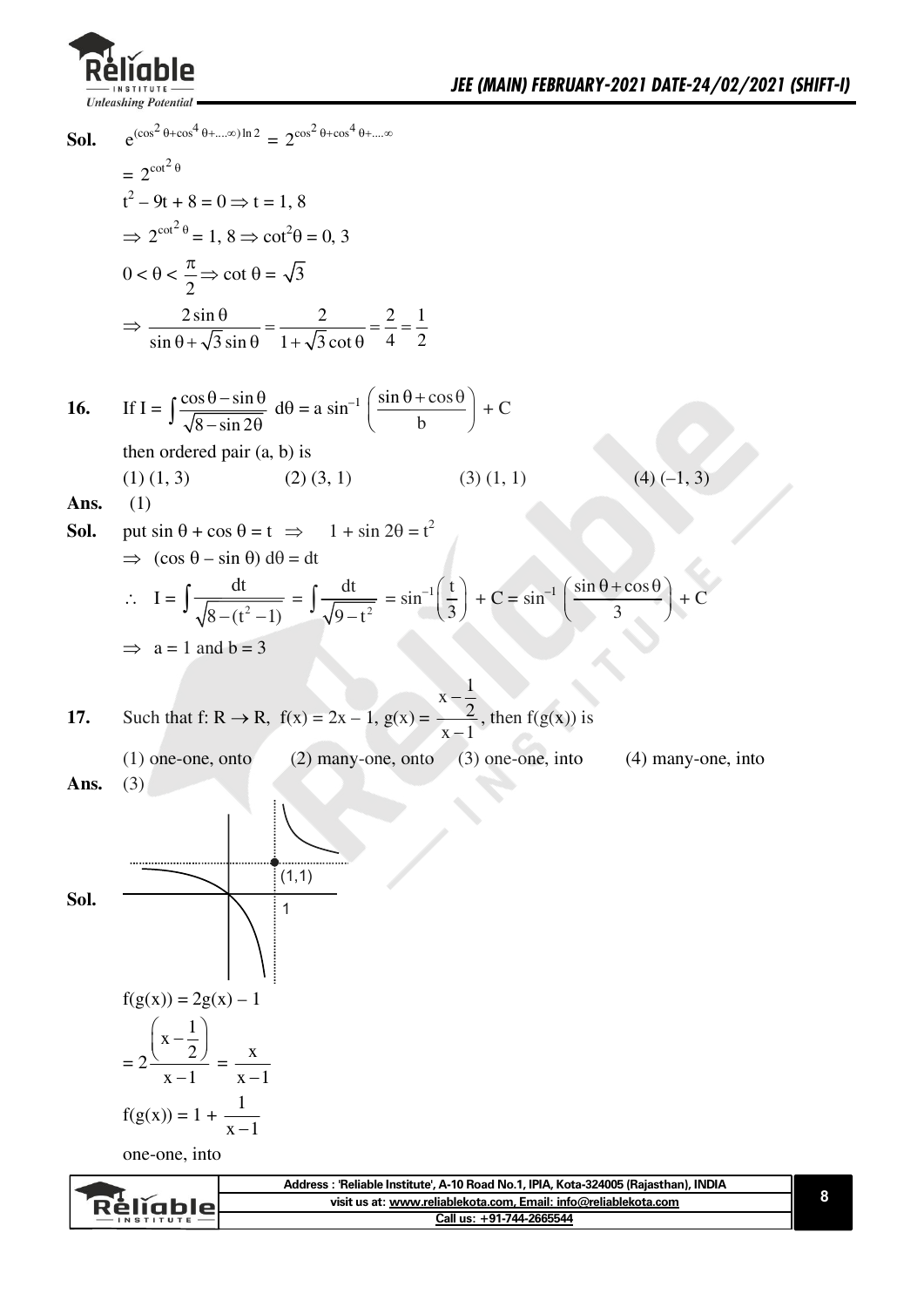

**18.** The distance of the point P(1,1,9) from the point of intersection of plane  $x + y + z = 17$  and line

$$
\frac{x-3}{1} = \frac{y-4}{2} = \frac{z-5}{2}
$$
  
(1)  $\sqrt{38}$  (2)  $\sqrt{39}$  (3) 6 (4) 7

Ans.  $(1)$ 

**Sol.** 
$$
\frac{x-3}{1} = \frac{y-4}{2} = \frac{z-5}{2} = \lambda
$$

 $\Rightarrow$  x =  $\lambda$  + 3, y =  $2\lambda$  + 4, z =  $2\lambda$  + 5

Which lies on given plane hence

$$
\Rightarrow \lambda + 3 + 2\lambda + 4 + 2\lambda + 5 = 17
$$

$$
\Rightarrow \lambda = \frac{5}{5} = 1
$$

Hence, point of intersection is  $Q(4,6,7)$ 

 $\therefore$  Required distance = PQ

$$
= \sqrt{9 + 25 + 4}
$$

$$
= \sqrt{38}
$$

**19.** The value of  $\lim_{x\to 0^+} \frac{0}{x}$  $\int$  $x^2$  $x^3$  $\sin \sqrt{t}$  dt

$$
(1) \frac{1}{15} \qquad (2) \frac{2}{3}
$$

 $\overline{\mathbf{3}}$ 

 $(3) 3$   $(4) 2$ 

Ans.  $(2)$ 

**Sol.** 
$$
\lim_{x \to 0^+} \frac{\int_0^{x^2} \sin \sqrt{t} dt}{x^3} = \lim_{x \to 0^+} \frac{(\sin |x|) 2x}{3x^2} = \lim_{x \to 0^+} \left( \frac{\sin x}{x} \right) \times \frac{2}{3} = \frac{2}{3}
$$

**20.** The values of k and m such that system of equations  $3x + 2y - k z = 10$ ,  $x - 2y + 3z = 3$ ,  $x + 2y 3z = 5m$  are inconsistent.

(1) 
$$
k = 3
$$
 and  $m \neq \frac{7}{10}$   
(2)  $k = 3$  and  $m = \frac{7}{10}$   
(3)  $k \neq 3$  and  $m = \frac{7}{10}$   
(4)  $k = 2$  and  $m \neq \frac{7}{10}$ 

**Ans.** (1)

| visit us at: www.reliablekota.com, Email: info@reliablekota.com<br>- Reliable_ |  |
|--------------------------------------------------------------------------------|--|
| Call us: +91-744-2665544<br><b>INSTITUTE</b>                                   |  |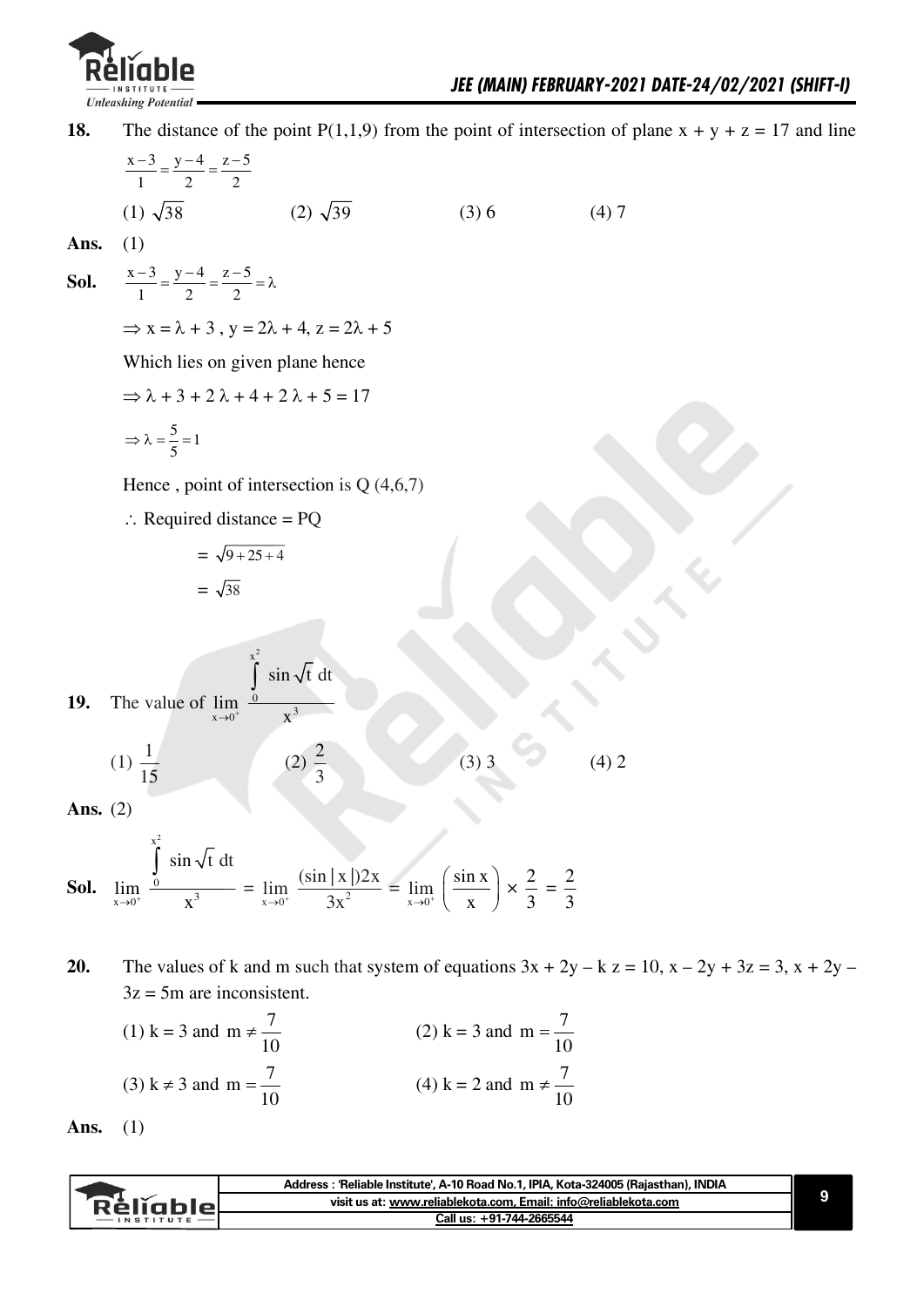

**Sol.** 
$$
\Delta = \begin{vmatrix} 3 & 2 & -k \\ 1 & -2 & 3 \\ 1 & 2 & -3 \end{vmatrix} = 0 \implies k = 3
$$
  
\n $\Delta_x = \begin{vmatrix} 10 & 2 & -3 \\ 3 & -2 & 3 \\ 5m & 2 & -3 \end{vmatrix} = 0$   
\n $\Delta_y = \begin{vmatrix} 3 & 10 & -3 \\ 1 & 3 & 3 \\ 1 & 5m & -3 \end{vmatrix} = 6(7 - 10m)$   
\n $\Delta_z = \begin{vmatrix} 3 & 2 & 10 \\ 1 & -2 & 3 \\ 1 & 2 & 5m \end{vmatrix} = 4(7 - 10m)$ 

Hence,  $k = 3$  and  $m \neq \frac{7}{10}$ 

$$
\textbf{21.} \qquad \tan\left(\lim_{n\to\infty}\sum_{r=1}^n\tan^{-1}\left(\frac{1}{1+r^2+r}\right)\right) =
$$

01.00 Ans.

**Sol.** 
$$
\tan\left(\lim_{n\to\infty}\sum_{r=1}^{n}\left[\tan^{-1}(r+1)-\tan^{-1}(r)\right]\right)
$$

$$
=\tan\left(\lim_{n\to\infty}\left(\tan^{-1}(n+1)-\frac{\pi}{4}\right)\right)
$$

$$
=\tan\left(\frac{\pi}{4}\right)=1
$$

Of the three independent events B<sub>1</sub>, B<sub>2</sub> and B<sub>3</sub>, the probability that only B<sub>1</sub> occurs is  $\alpha$ , only B<sub>2</sub> 22. occurs is  $\beta$  and only B<sub>3</sub> occurs is  $\gamma$ . Let the probability p that none of events B<sub>1</sub>, B<sub>2</sub> or B<sub>3</sub> occurs satisfy the equations  $(\alpha - 2\beta)$   $p = \alpha\beta$  and  $(\beta - 3\gamma)$   $p = 2\beta\gamma$ . All the given probabilities are assumed to lie in the interval  $(0, 1)$ .

Then 
$$
\frac{\text{Probability of occurrence of }B_1}{\text{Probability of occurrence of }B_3}
$$

6 Ans.

**Sol.** Let x, y, z be probability of 
$$
B_1
$$
,  $B_2$ ,  $B_3$  respectively

$$
\Rightarrow x(1-y)(1-z) = \alpha \Rightarrow y(1-x)(1-z) = \beta
$$
  

$$
\Rightarrow z(1-x)(1-y) = \gamma \Rightarrow (1-x)(1-y)(1-z) = P
$$

 $x = 6z$   $\Rightarrow$   $\frac{x}{7} = 6$ Putting in the given relation we get  $x = 2y$  and  $y = 3z \implies$ 

|                   | Address: 'Reliable Institute', A-10 Road No.1, IPIA, Kota-324005 (Rajasthan), INDIA |  |
|-------------------|-------------------------------------------------------------------------------------|--|
| Réliable          | visit us at: www.reliablekota.com, Email: info@reliablekota.com                     |  |
| $\cdot$ INSTITUTE | Call us: +91-744-2665544                                                            |  |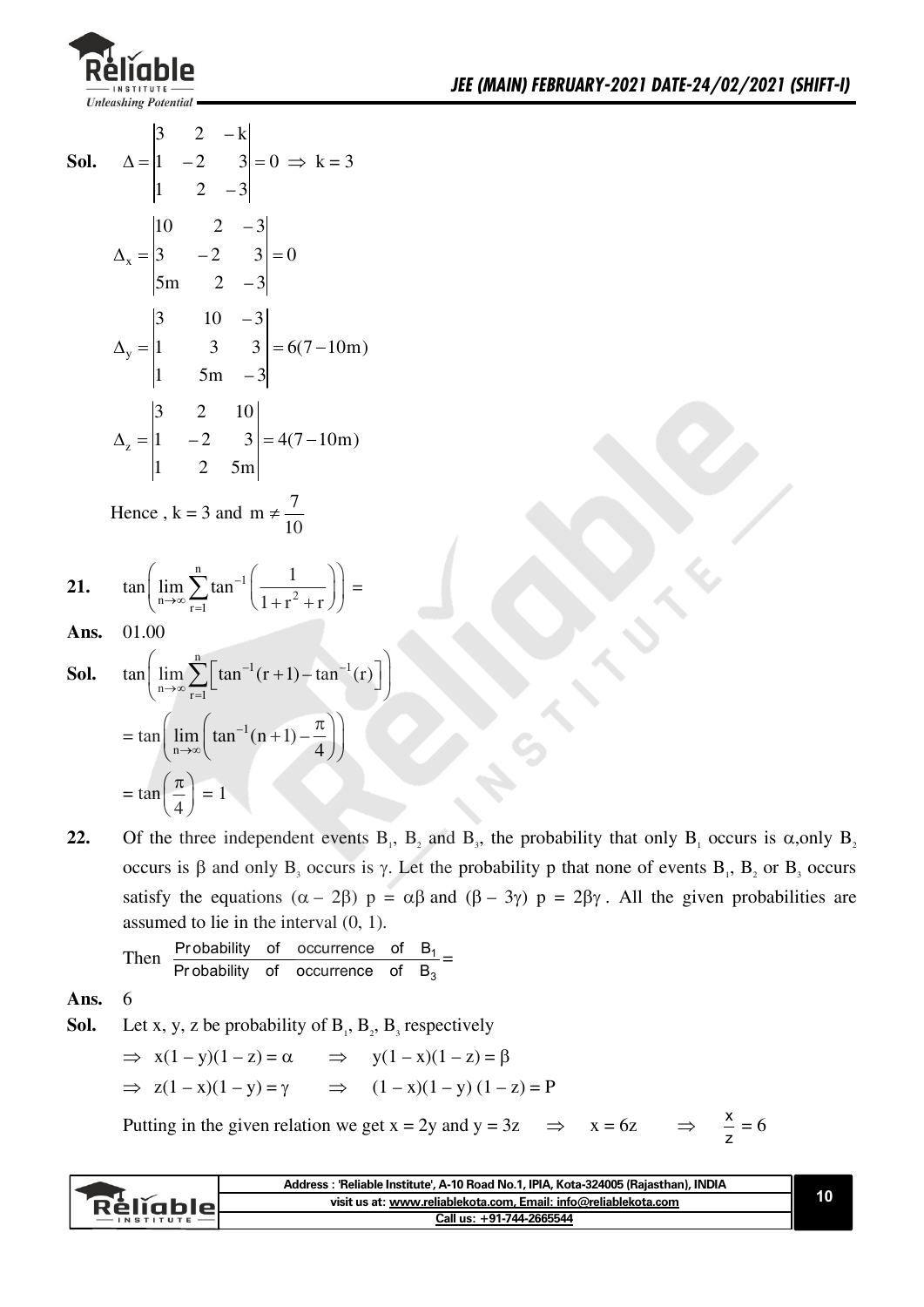

c is coplanar with  $\vec{a} = -\hat{i} + \hat{j} + \hat{k}$  &  $\vec{b} = 2\hat{i} + \hat{k}$ ,  $\vec{a} \cdot \vec{c} = 7$  &  $\vec{c} \perp \vec{b}$ , then the value of  $2|\vec{a} + \vec{b} + \vec{c}|^2$  is. 23.

75.00 Ans.

**Sol.** 
$$
\vec{c} = \lambda (\vec{b} \times (\vec{a} \times \vec{b}))
$$

$$
= \lambda ((\vec{b} \cdot \vec{b}) \vec{b} - (\vec{b} \cdot \vec{a}) \vec{b})
$$

$$
= \lambda (5(-\hat{i} + \hat{j} + \hat{k}) + 2\hat{i} + \hat{k})
$$

$$
= \lambda (-3\hat{i} + 5\hat{j} + 6\hat{k})
$$

$$
\vec{c} \cdot \vec{a} = 7 \Rightarrow 3\lambda + 5\lambda + 6\lambda = 7
$$

$$
\lambda = \frac{1}{2}
$$

$$
\therefore 2 \left| \left( \frac{-3}{2} - 1 + 2 \right) \hat{i} + \left( \frac{5}{2} + 1 \right) \hat{j} + (3 + 1 + 1)\hat{k} \right|^2
$$

$$
= 2 \left( \frac{1}{4} + \frac{49}{4} + 25 \right) = 25 + 50 = 75
$$

- One of the diameter of circle C<sub>1</sub>:  $x^2 + y^2 2x 6y + 6 = 0$  is chord of circle C<sub>2</sub> with centre (2, 1) 24. then radius of  $C_2$  is
- Ans. 3



distance between (1, 3) and (2, 1) is  $\sqrt{5}$ 

$$
\therefore \left(\sqrt{5}\right)^2 + (2)^2 = r^2
$$
  
\n
$$
\Rightarrow r = 3
$$

Let P =  $\begin{bmatrix} 3 & -1 & -2 \\ 2 & 0 & \alpha \\ 3 & -5 & 0 \end{bmatrix}$ , where  $\alpha \in R$ . Suppose Q = [q<sub>ij</sub>] is a matrix such that PQ = k I, where k  $\in R$ , 25.

 $k \neq 0$  and I is the identity matrix of order 3. If  $q_{23} = -\frac{k}{8}$  and det  $(Q) = \frac{k^2}{2}$ , then value of  $k^2 + \alpha^2$ is equal to

17 Ans.

| : ˈReliable Institute', A-10 Road No.1, IPIA, Kota-324005 (Rajasthan), INDIA<br>Address |  |
|-----------------------------------------------------------------------------------------|--|
| visit us at: www.reliablekota.com, Email: info@reliablekota.com                         |  |
| Call us: +91-744-2665544                                                                |  |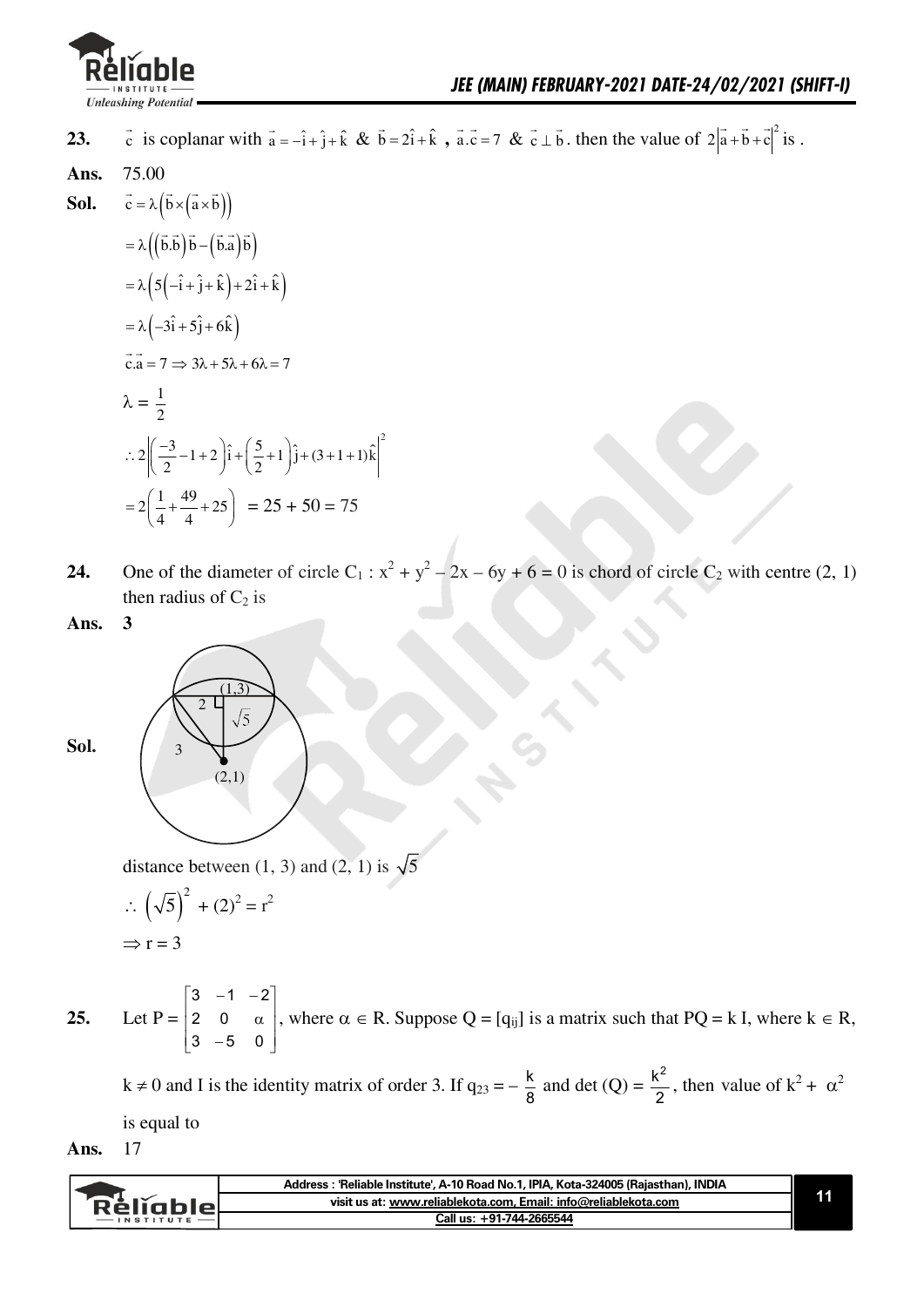

- $\Rightarrow$  Q = kP<sup>-1</sup>I Sol. As  $PQ = kI$ now Q =  $\frac{k}{|P|}$ (adjP) I  $\Rightarrow$  Q =  $\frac{k}{(20+12\alpha)}\begin{bmatrix} - & - & - \\ - & - & (-3\alpha-4) \\ - & - & - & - \end{bmatrix}\begin{bmatrix} 1 & 0 & 0 \\ 0 & 1 & 0 \\ 0 & 0 & 1 \end{bmatrix}$  $\therefore$  q<sub>23</sub> =  $\frac{-k}{8}$   $\Rightarrow$   $\frac{k}{(20+12\alpha)}(-3\alpha-4) = \frac{-k}{8}$   $\Rightarrow$  2(3 $\alpha + 4$ ) = 5 + 3 $\alpha$  $3\alpha = -3 \implies \alpha = -1$ also  $|Q| = \frac{k^3 |I|}{|P|}$   $\Rightarrow$   $\frac{k^2}{2} = \frac{k^3}{(20 + 12\alpha)}$  $(20 + 12\alpha) = 2k$  $\Rightarrow$  $8 = 2k$  $\Rightarrow k=4$
- 26. How many  $3 \times 3$  matrices M with entries from  $\{0, 1, 2\}$  are there, for which the sum of the diagonal entries of  $M<sup>T</sup>M$  is 7 ? 540
- Ans.

 $\begin{bmatrix} a & b & c \end{bmatrix} \begin{bmatrix} a & d & g \end{bmatrix}$  $|d e f| |b e h$ Sol.  $\left\lfloor g \hspace{0.1cm} h \hspace{0.1cm} i \right\rfloor \left\lfloor c \hspace{0.1cm} f \hspace{0.1cm} i \right\rfloor$  $a^{2} + b^{2} + c^{2} + d^{2} + e^{2} + f^{2} + g^{2} + h^{2} + i^{2} = 7$ Case I : Seven (1's) and two (0's)  ${}^{9}C_2 = 36$ Case- II : One (2) and three (1's) and five (0's)  $\frac{9!}{5!3!}$  = 504  $\therefore$  Total = 540

 $z + \alpha |z - 1| + 2i = 0$ ;  $z \in C$  &  $\alpha \in R$ , then the value of  $4[(\alpha_{max})^2 + (\alpha_{min})^2]$  is 27. 10

Ans.

**Sol.** 
$$
x + iy + \alpha \sqrt{(x-1)^2 + y^2 + 2i} = 0
$$

$$
\therefore y + 2 = 0 \text{ and } x + \alpha \sqrt{(x-1)^2 + y^2} = 0
$$
  

$$
y = -2 \& x^2 = \alpha^2 (x^2 - 2x + 1 + 4)
$$

$$
\alpha^{2} = \frac{x^{2}}{x^{2} - 2x + 5}
$$
\n
$$
\alpha^{2} \in \left[0, \frac{5}{4}\right]
$$
\n
$$
\therefore \alpha^{2} \in \left[0, \frac{5}{4}\right]
$$
\n
$$
\therefore \alpha \in \left[-\frac{\sqrt{5}}{2}, \frac{\sqrt{5}}{2}\right]
$$
\n
$$
\text{then } 4[(\alpha_{\text{max}})^{2} + (\alpha_{\text{min}})^{2}] = 4\left[\frac{5}{4} + \frac{5}{4}\right] = 10
$$

| visit us at: www.reliablekota.com, Email: info@reliablekota.com<br>Rèliable<br>Call us: +91-744-2665544<br>$-$ INSTITUTE $-$ | Address : 'Reliable Institute', A-10 Road No.1, IPIA, Kota-324005 (Rajasthan), INDIA |  |
|------------------------------------------------------------------------------------------------------------------------------|--------------------------------------------------------------------------------------|--|
|                                                                                                                              |                                                                                      |  |
|                                                                                                                              |                                                                                      |  |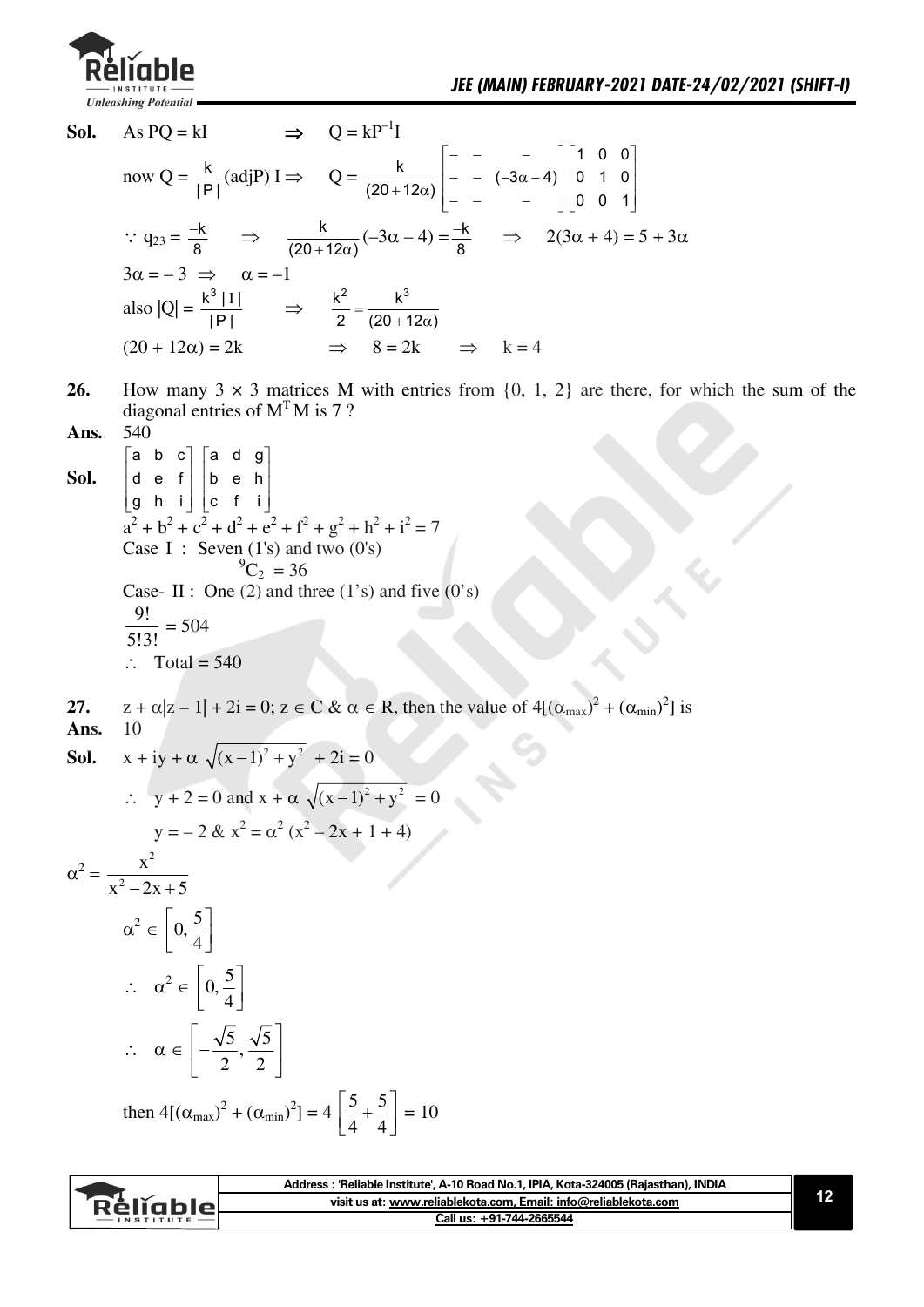

Let  $A = \{x : x \text{ is } 3 \text{ digit number}\}\$ 28.  $B = \{x : x = 9K + 2, k \in I\}$  $C: \{x : x = 9K + \ell, k \in I, \ell \in I, 0 < \ell < 9\}$ If sum of elements in A  $\cap$  (B  $\cup$  C) is 274 x 400 then  $\ell$  is Ans. 5.00 3 digit number of the form  $9K + 2$  are  $\{101, 109, \dots, 992\}$ Sol.  $\Rightarrow$  Sum equal to  $\frac{100}{2}$  (1093) Similarly sum of 3 digit number of the form  $9K + 5$  is  $\frac{100}{2}$  (1099)  $\frac{100}{2}$  (1093) +  $\frac{100}{2}$  (1099) = 100 × (1096)  $= 400 \times 274$  $\Rightarrow \ell = 5$ The least value of  $\alpha$  such that  $\frac{4}{\sin x} + \frac{1}{1 - \sin x} = \alpha$  has at least one solution in  $x \in \left(0, \frac{\pi}{2}\right)$ 29. 9.00 Ans. Let  $f(x) = \frac{4}{\sin x} + \frac{1}{1 - \sin x}$ Sol.  $y = \frac{4 - 3\sin x}{\sin x(1 - \sin x)}$ Let  $\sin x = t$  when  $t \in (0,1)$  $y = \frac{4-3t}{t-t^2}$  $\frac{dy}{dt} = \frac{-3(t - t^2) - (1 - 2t)(4 - 3t)}{(t - t^2)^2} = 0$  $\Rightarrow$  3t<sup>2</sup> - 3t - (4 - 11t + 6t<sup>2</sup>) = 0  $\Rightarrow 3t^2 - 8t + 4 = 0$  $\Rightarrow$  3t<sup>2</sup> – 6t – 2t + 4 = 0  $\left(\sin^{-1}\frac{2}{3},9\right)$  $\Rightarrow t = \frac{2}{3}$  $\Rightarrow \alpha \geq 9$ least  $\alpha$  is equal to 9

|             | Address: 'Reliable Institute', A-10 Road No.1, IPIA, Kota-324005 (Rajasthan), INDIA |  |
|-------------|-------------------------------------------------------------------------------------|--|
| RéliableL   | visit us at: www.reliablekota.com, Email: info@reliablekota.com                     |  |
| INSTITUTE - | Call us: +91-744-2665544                                                            |  |